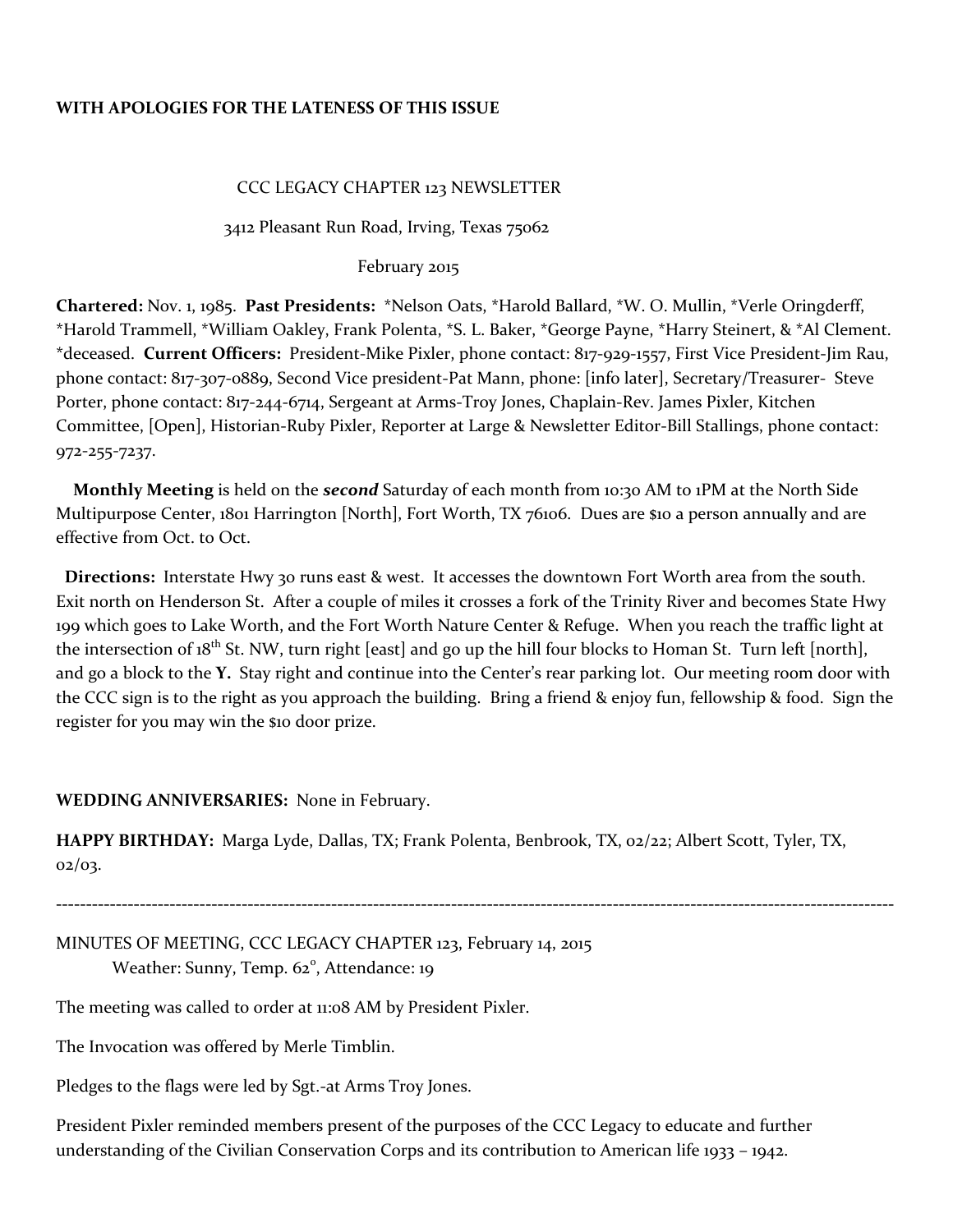Secretary/Treasurer Steve Porter asked if all members present had received the January 2015 newsletter containing the minutes of the January 2015 meeting. All had and no changes were recommended. Motion to accept the Jan. 2015 minutes as written was made by Jim Rau and seconded by Tony Rodriguez; all in favor, motion passed.

The financial report was made available by Sec/Treasurer Porter. Motion to accept the report was made by Tony Rodriguez, seconded by Bill Stallings. All in favor; motion passed.

Members Albert Scott, Frank Polenta and Marga Lyde celebrated birthdays in February. No members had wedding anniversaries in the month. A report was given of the "Boys" Bill McKee, Steve Wingo and Larkin Dilbeck who were all contacted by phone.  $1<sup>st</sup>$  Vice President Jim Rau gave an update and review of the progress of the Memorial Project for CCC Company 1816. Donations are still being accepted. Sec/Treasurer Porter stated that no word has been received on the application to reinstate the tax exempt status of our chapter. President Pixler reiterated the need for members to submit dues for 2015 to remain in good standing. Rick Shepherd updated Friends of the Nature Center activities and the ongoing development of the Broadview area in the Refuge.

Our guests today were six members of the Americorps NCCC Southwest region stationed in Granbury, Texas. The team members and Team Leader Molly Flynn described their activities and projects they have completed in the area. A short question and answer period followed. These young people are an outstanding example of CCCtype work being done nationwide currently. The program was applauded by all members.

The Can was passed for donations and drawing for door prize was won by Bill Stallings who donated the \$10 to pay dues for Josh Tetens.

The blessing was offered by Merle Timblin, Motion to adjourn made by Jim Rau and seconded by Tony Rodriguez, motion passed. We adjourned at 12:22 PM.

Even with the large attendance, the pot luck meal was plenty and enjoyed by all; many thanks to the ladies of the Kitchen Committee. Our next meeting is March 14, 2015.

Respectfully submitted, Steve Porter, Sec/Treasurer

## **THE PRESIDENT'S CORNER**

This is just a reminder to those that may have forgotten to renew your membership in our CCC Legacy Chapter 123. It's only \$10, even with inflation! While we are reminding, please send your renewal [or join if you haven't!] in to the national CCC Legacy organization, and it's still just \$20 which includes their highly readable national newsletter. About a third of our local members receive their newsletter via email which cuts expenses greatly, what with stamps going up every year or so. We gladly appreciate the rest of our members that do not have [or want!] emails. Just stay with us any way you can. We have two anonymous donors that are helping with the renewal of some, who for one reason or another cannot renew. As you know, our CCC "Boys" are Life Members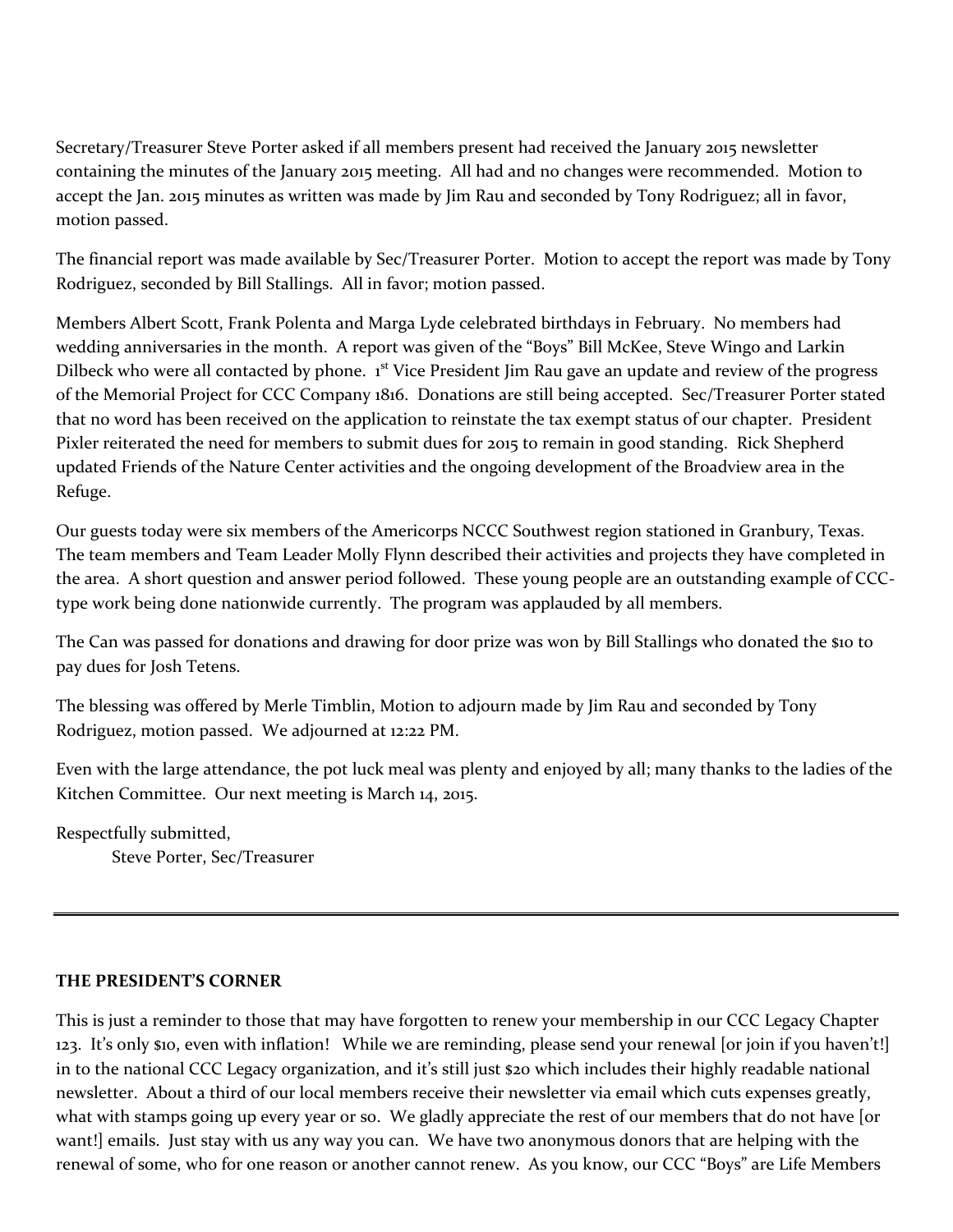and not subject to the fee, but many contribute anyway out of loyalty. We greatly appreciate this. Surviving widows of our "Boys" are also included as Life Members.

This past year or so has been a tough one because we have lost a number of our members; namely in no particular order: Houston Fruge, G.E. Pixler, Claude Tyler, Norbert Gebhard, Ernest & Helene Hubbard, James Green, Herman Elliott, Dan Small, Eugene Singleton, Ben F. Yung, Charles Varro, Bob Nettles, and Truman Pixler. Keeping their memory alive and what they accomplished is what we are all about.

## **THE BLUE GHOST**

We recently had occasion while visiting in Corpus Christi to go aboard and tour the U.S.S. Lexington anchored in the harbor there just off to one side of the tall Bay Bridge that crosses the Nueces River channel. We got to go on in the evening, and when you approach the ship, it is lit in a ghostly blue light, fittingly because the ship was called "The Blue Ghost." I believe this is the last surviving aircraft carrier that was a veteran of World War II, and was called a ghost ship because the Japanese claimed to have sunk it numerous times. The original Lexington was lost early in the war, but this one was built to replace it during the war. There are numerous Navy veterans that escort tours and give talks on the ship. There are a number of different restored types of aircraft, both piston engine and jet powered, that flew off of carriers on both the hangar and flight decks that you can freely wander around. And speaking of the Japanese, as you enter the ramp to board, if you look closely there is a small sign with a Japanese flag and arrow pointing up towards the bridge above to where a Japanese Kamikaze plane crashed into the ship. There are a number of self guided and escorted tours to different parts of the ship, including the flight and hangar decks, the bridge where the ship was controlled from, as well as some of the below decks spaces. The Lexington's last duty assignment was to train carrier pilots out in the Gulf of Mexico, so it is only fitting that her last port should be Corpus Christi on the Texas Coast!

\_\_\_\_\_\_\_\_\_\_\_\_\_\_\_\_\_\_\_\_\_\_\_\_\_\_\_\_\_\_\_\_\_\_\_\_\_\_\_\_\_\_\_\_\_\_\_\_\_\_\_\_\_\_\_\_\_\_\_\_\_\_\_\_\_\_\_\_\_\_\_\_\_\_\_\_\_\_\_\_\_\_\_\_\_\_\_\_\_\_\_

# **RICHARD CROOKS, A LONGTIME MEMBER, TELLS OF HIS TIME IN THE CCC …PART II**

When asked about the type of field work they did, Richard talked about building fences. They would use a transit to shoot a line and then go on. Then using a posthole digger, they would mark every ten feet. A truck would be brought in and cedar posts would be thrown off. Then another crew would dig the holes 2 ½ feet deep, with corner posts having to be 3 feet deep. If they crossed a creek with a rocky bottom, they used a long bar to chip out a hole just deep enough to hold. It was hard work. They did not cement posts, but used broken brick pieces to tamp around a post. He said they didn't use cement, but we did use that crushed, broken brick. They built whatever type of fence that was required. Barbed wire fences were built a standard way; a certain space between at the bottom and wide at the top, with the post top sawed off six to eight inches above the top strand. A different wire would be used if for sheep or other animals. The wire had to be "stretched," that is you had to get all the slack out and stretch it. Then they would saw the post tops.

Their other principle job was terracing to protect the land from losing soil to heavy rainwater run-off or sodding to keep exposed soil from blowing away. Richard said they had no machinery; they would just put stobs [stakes] on the terraces. It took careful measuring to keep water from running off too fast or keep from standing. It was demanding work; they would lay out how the terrace was supposed to go, and they would then mark it. They would build a terrace with a grader, and then they would put down sod to hold it. Once the sod took hold, it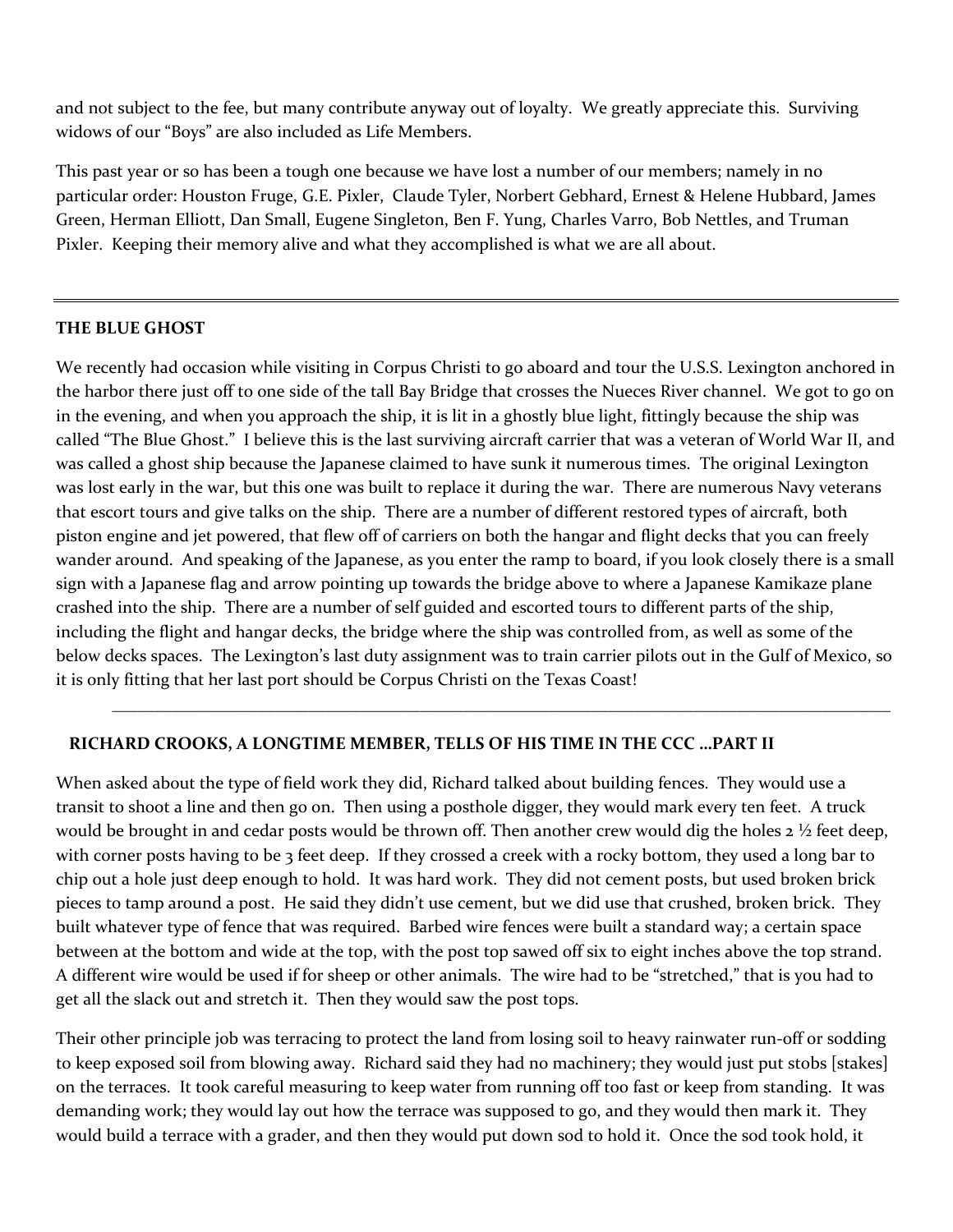Richard said there was a small canteen in the recreation hall that would be open when they had free time. You could buy cigarettes if you smoked, also candy bars, cold drinks, and razor blades; small items such as that. By the time Richard enrolled in the CCC, they got to keep \$8.00 per month; either in cash or canteen books. Most took the pay in canteen books. With them you could buy drinks, other items, or theater tickets for a movie in Waxahachie. You would send your laundry off because there wasn't one in camp. He said that when he went to the university, he had about three sets of clothing. [This was his Khaki Class "A"dress clothes.] He said all of his money went for his laundry. They washed their work dungarees themselves at the bathhouse. They used big tubs with rub boards and soap. If you wanted them starched and pressed, you had to go through the canteen.

Asked about the educational opportunities, Richard said they had woodworking shops, were taught music, and English composition teachers were available. Saying that he didn't think he needed any of that, he decided to take some college class work. Because he had completed high school, he was selected to take classes at Trinity University, at that time it was there in Waxahachie; now in San Antonio. In order to take course work there you had to re-enlist in the CCC so you could go for a whole school year. The professors were well qualified; Richard's English professor was from the University of Wisconsin. While Richard was there at the camp, four scholarships were offered, but he was the only one accepted. He said that it was not a free ride; if your grades were not acceptable you would be out and another would take your place. Also you were required to do your regular camp job as well. To keep up with his school work, Richard got off working in the field, and managed to get a night watchman's job that was open. In interviewing for the job, he was asked by the leader by the name of Schieffer, who told him some enrollees had apparently been stealing some gasoline to go home on, and had cars stashed away on nearby farms or in the downtown area, even though this was strictly forbidden. Richard was asked, "Do you think you can stop the stealing?" He said he would give it a try. They had been getting the gas from the trucks where they were parked at night.

Richard would check and lock the gates behind the trucks, check their fuel, and check all the sheds and equipment for being locked also. And sure enough, he would catch one of the guys slipping around with a gas can. If he caught one stealing gas, he was supposed to report them, and they would be discharged, however he did not report them. Several months passed and Capt. Evans, the camp commander, was asked at a meeting if he knew of any thefts in Richard's patrol area, and he said that he did not.

One evening Richard got a note to report to Mr. Schieffer and was asked how things were going. Richard said, "Well, it is going great." Mr. Schieffer then told of talking with Capt. Evans, and asked, "You haven't had anybody pilfer stuff?" Richard replied, "Yes, I have." Schieffer said, "You have? Evans said you didn't have any." Richard then said that he probably should have reported it, but everyone here is here because they need a job, and that he could relate to the ones who wanted to get gas to go home. A gallon of gas cost 12 cents {Remember this was the '30s!} "Out of my pocket, I gave them fifty cents or a dollar, and most of them have paid me back. I told them you're not going to steal on my watch, and you're not going to take advantage of our friendship. Now get out of here, and if I catch you again, I'm not going to put up with it." Schieffer then said, "You know you are supposed to report that." Richard replied, "Yes, that's my fault, but you told me to stop the stealing, and that's what I did." Schieffer replied, "Well, I really don't have a problem with that."

He told of having to go to the infirmary because he wasn't getting enough rest. He got rundown and caught a bad cold. It was at the end of his first semester, and it was exams time. He had to walk into town or try to catch a ride; it was over two miles to the university. He was determined to take the exams, but got so sick, he hired a guy to night-watch for him. His leader noticed it wasn't Richard's signature on the sign in sheet, and came down